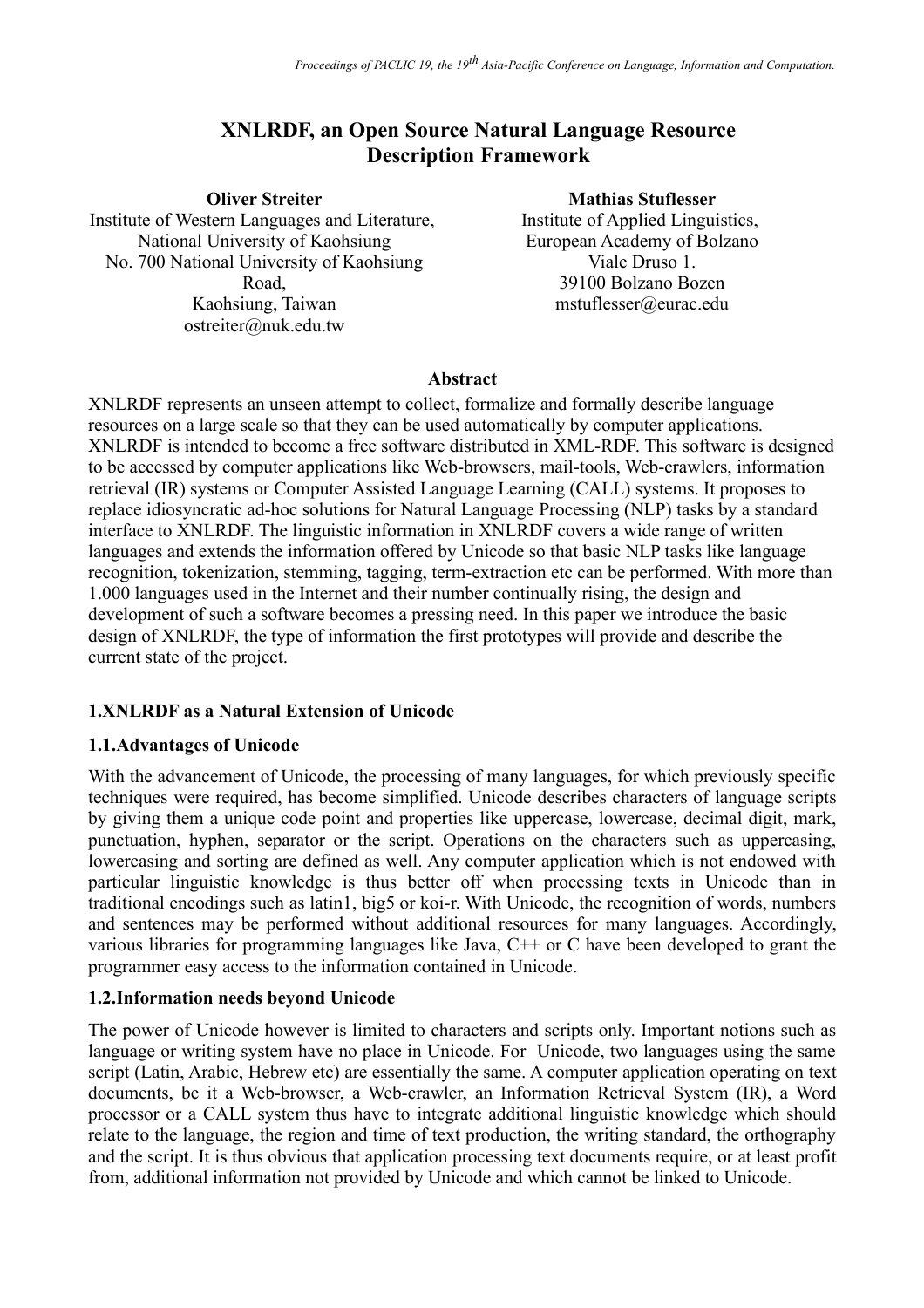First, an application might need to identify the encoding (KOI-R), the script (Cyrillic), the language (Russian), the standard and orthography, which sometimes are difficult to separate, ie. civil script, spelling before/after 1917 or 1956, of a document. The script, the language, the standard and the orthography create the writing system. Then, the application can, starting from the identified writing system, retrieve additional information which allows segmentation, stemming, hyphenation etc. A systematic approach will make services or tools available for small and unprivileged languages for which these services or tools remain otherwise unaccessible. It will provide a standard interface for the integration of linguistic information for those languages where resources already exist.

A web-crawler, for example, has to identify the encoding, the script (using Unicode) and the language of a document (using n-gram similarity) if these data are not specified in the meta-data of the document. In case of doubt, the crawler might fall back on the extension of the URL (e.g. xxx.xxx.nl) to restrict the range of possible languages (e.g. Dutch, Frisian, English) and to apply default assumptions (e.g. Dutch). As for the spelling, the system might make some additional (reasonable) assumptions, eg that the document complies with the most recent spelling standard. For a language like German, this however is actually quite tricky where about 10 standards are used. All these topics are not covered by Unicode. Once the encoding, script, language and orthography have been identified, text units (words, phrases) which are suitable for indexing are to be determined. In most cases the document will be segmented into words using a limited number of word-separating characters (e.g. empty space, comma, hyphen etc). For languages which do not mark word boundaries (e.g. Chinese, Japanese), the Web-crawler should index either each character individually (this is what Google does) or identifying words through wordlists and or rules. Spelling variants (humour, humor), writing variants (Häuser, Haeuser, H&aauml;user or 灣, 湾, Wan), inflected word forms (come, came), abbreviations (European Union, EU) should be mapped onto their base forms to improve the quality of document retrieval. In order for the query to match documents, the search string has to be processed in the same way, applying language identification, script identification and segmentation.

Some of the required knowledge, eg about languages, regions or legacy encodings have been integrated into Unicode/Internationalization programming libraries for a limited number of languages in an ideosyncratic format, e.g. ICU, Basis Technology Rosette, Lextek Language Identifier etc. (for a detailed survey see http://www.unicode.org/onllinedat/products.html).

#### **1.3.Difficulties to get information beyond Unicode**

The need for a linguistic extension of Unicode has thus been long recognized and most of the information which applications as the one sketched above require is available in online resources. These applications, at least theoretically, could get them automatically from the Web. However, the resource or the information within cannot be accessed, extracted and integrated by these applications (and by humans only also with difficulties) for several reasons.

Difficulties to access the resources:

- Resources can not be found because meta-data are not available.
- The resource is not directly accessible for applications. (E.g. they require transactions like registering, submitting passwords, entering the credit card number, etc.).

Difficulties to extract the information:

- The resource is not formally structured.
- The information within the resource is formally structured but the syntax of the structure is not defined (as it could be through the usage of a DTD).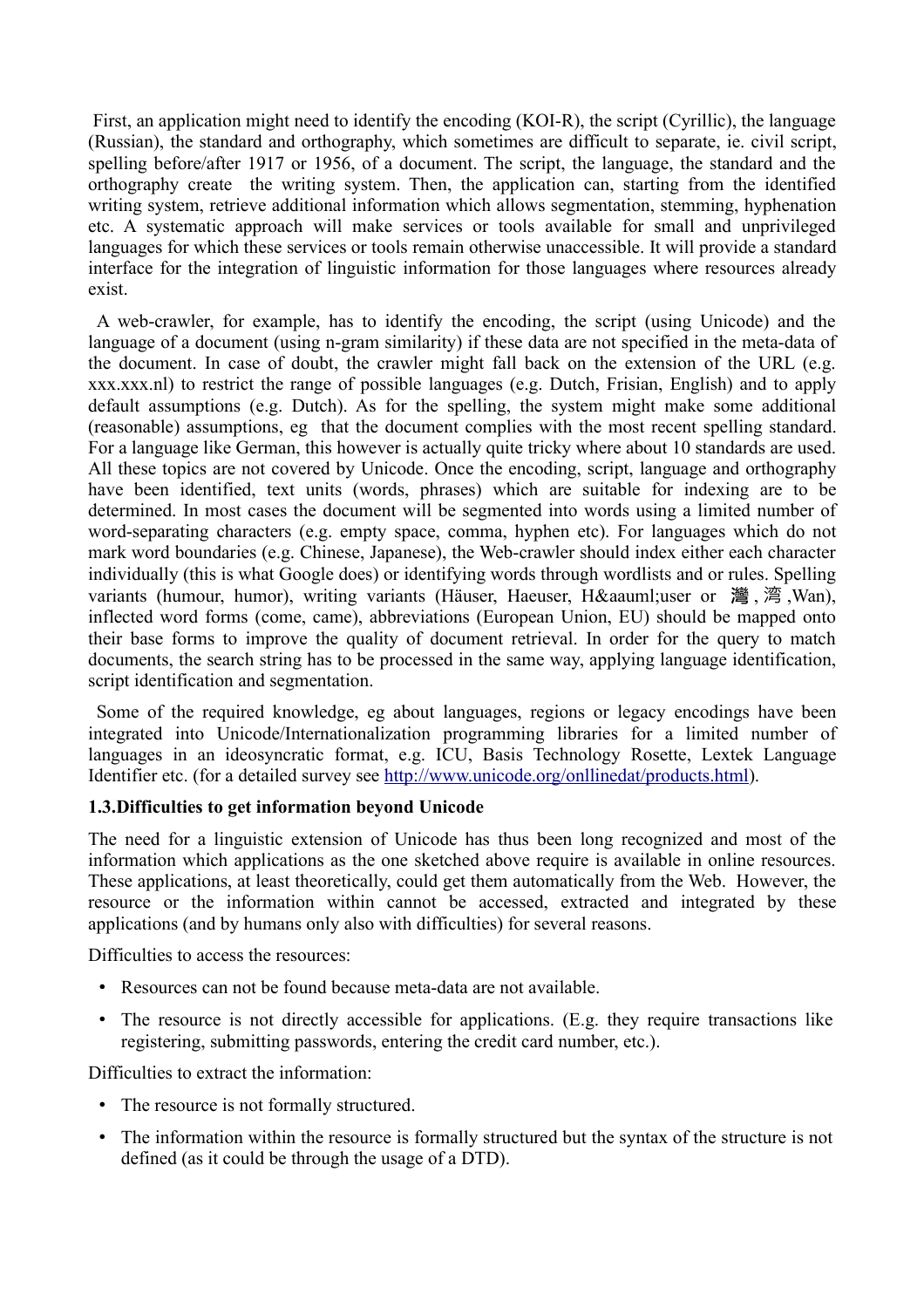• The information is ambiguous, eg "*Abkhaz is a North West Caucasian language with about 105.000 speakers in Georgia, Turkey and Ukraine (...) The current Cyrrillic-based system"* (http://www.omniglot.com/writing/abkhaz.htm), leaving it actually unexpressed which region might or might not use the Cyrillic-based script.

Difficulties to process the information:

- The syntax is defined but the semantics of the units are not (as they could be through the usage of XML namespace etc.).
- The information in the different resources is not compatible, eg the "simple" notion of language varies greatly over resources. To give one example, what the Office of the High Commissioner for Human Rights (Universal Declaration of Human Rights) describes as Zapoteco (http://www.unhchr.ch/udhr/index.htm) is not covered in Omniglot (http://www.omniglot.com) and split into more than 50 languages by Ethnologue (http://www.enthnologue.com) and the Rosetta Project (http://www.rosettaproject.org).

#### **2.Related Work and Available Resources**

XNLRDF is embedded in a wide field of research activities which create, document and render accessible natural language resources. What makes XNLRDF particular in this field is its focus on Natural Language Processing resources on the one hand and the fully automatic access to the data by an application on the other hand. Nevertheless XNLRDF will try to profit from and comply to related projects and standards.

Repositories about the world's languages are available on-line. Among them figure Omniglot (http://www.omniglot.com), Ethnologue (http://www.ethnologue.com), The Rosetta Project (http://www.rosettaproject.org) and the Language Museum (http://www.language-museum.com). Although these resources offer rich information on scripts and languages, they are almost unusable for computer applications as they are designed to be used by human users. The difficulties to use Ethnologue, for example, derive from its focus on spoken languages and its tendency to introduce new languages where others just see regional variants of one and the same language. This problem is inherited in the Rosetta Project and the World Atlas of Language Structures (Haspelmath et al 2005). In addition, many sites use scanned images of characters, words and texts which of course are difficult to integrate.

OLAC, the Open Language Archives Community project (see http://www.languagearchives.org/documents/overview.html), is promoting a network of interoperating repositories and services for housing and accessing NLP resources. Its aims and approaches are thus very close to those followed in XNLRDF and we foresee a considerable potential for synergy. However, the OLAC user scenario assumes a human user looking for resources and tools, whereas XNLRDF is designed to allow applications to find resources autonomously given a text document to be processed and a task to be achieved. Closely related to OLAC is the E-MELD project which supports the creation of persistent and reusable language resources. In addition, queries over disparate resources are envisaged (http://emeld.org).

Data consortia like ELRA or LDC do not offer resources freely accessible, although machine readable meta descriptions are available through OLAC. Commercial transactions are required between the identification of the resource and the compilation into the application.

Project Gutenberg provides structured access to its 16.000 documents in about 30 languages through a XML-RDF. Unfortunately, information characterizing text T1 as translation of T2 is still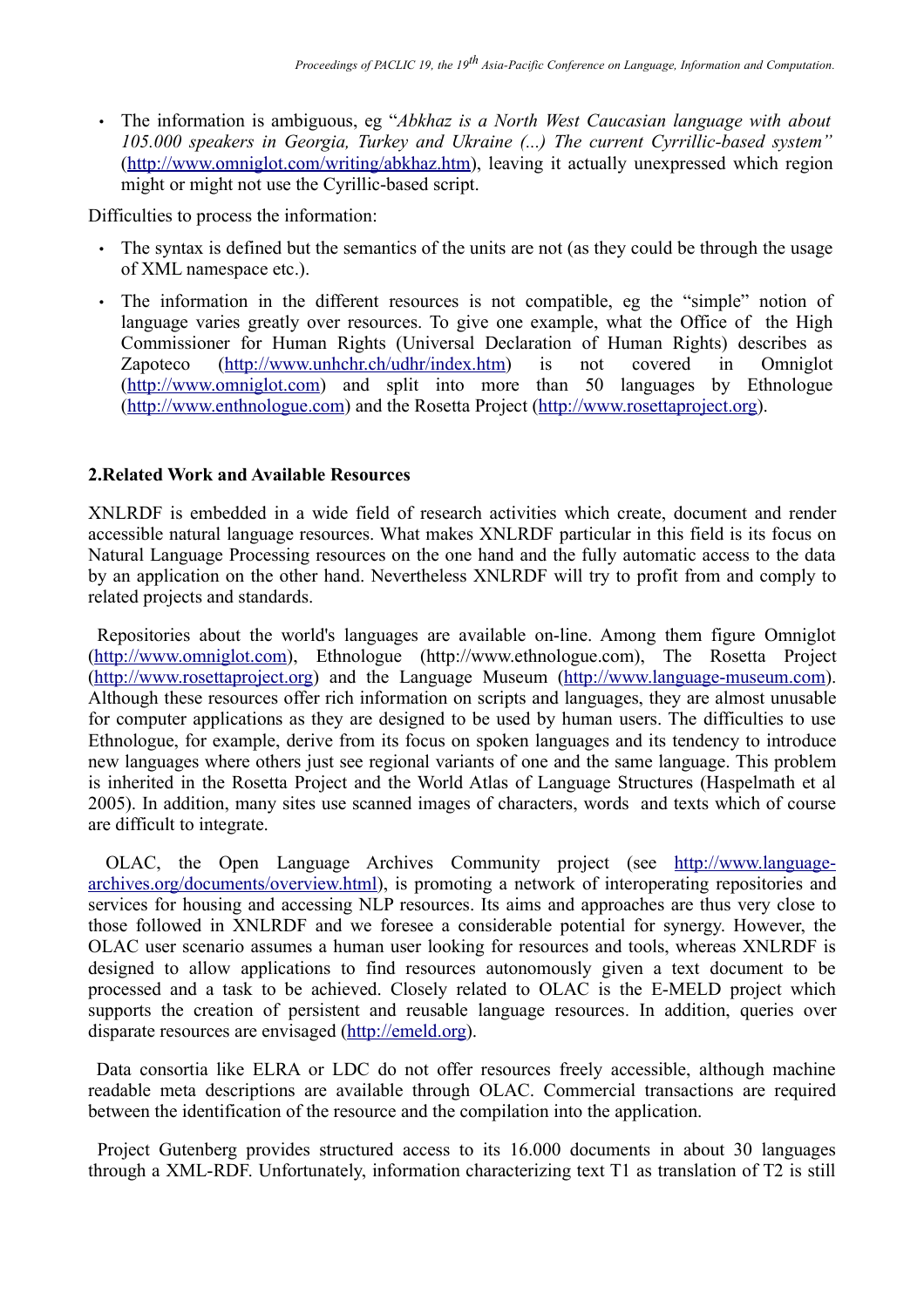not provided, that is although parallel corpora are implicitly present, they are not identifiable a such. Free monolingual and parallel corpora are available at a great number of sites, most prominently at http://www.unhchr.ch/udhr/navigate/alpha.htm (Universal Declaration of Human Rights in 330 languages), http://www.translatum.gr/bible/download.htm (The Bible), The European Parliament Proceedings Parallel Corpus (http://people.csail.mit.edu/koehn/publications/europarl/) and others.

## **3.Conceptual Design of XNLRDF**

In order to give a word-to-word translation, for example, a web-browser has to know where to find a dictionary, for what purpose it can be used and under which circumstances. With only one such resource, a special function within the web-browser might handle this (e.g. a number of FIREFOX add-ons do exactly this). But with hundreds of language resources, a more general approach is required which not only involves adequate resources but meta-data with an NLP-specific meta-data dictionary and meta-data syntax. Such meta-data characterize a resource with respect to language, regions, script, encoding and format. NLP-operations like tagging or meaning disambiguation for annotated reading have then to be defined recursively in the metadata syntax: in this way, a tagger can call a tokenizer if it can't perform tokenization itself.

XNLRDF meta-data identify resources available within the XNLRDF data or outside XNLRDF. Central to the XNLRDF meta-data is the WRITING\_SYSTEM. The WRITING\_SYSTEM has a function similar to SUBJECT.LANGUAGE in the OLAC-metadata (Simons and Bird 2001), defined as "*A language which the content of the resource describes or discusses*". A writing system in XNLRDF is defined by the quintuple of LANGUAGE, LOCALITY, SCRIPT, ORTHOGRAPHY and STANDARD. Missing parameters in the WRITING (e.g. about LOCALITY) are used to express more abstract writings, eg a super-regional/national writing. Such abstract writing systems are motivated by text-documents which rightly or wrongly assume to be valid over a wider region and time (international treaties, religious texts, using the writing as lingua franca etc). This is illustrated in Plate 1, where a supra-national Chinese WRITING, eg for usage in the United Nations is listed.The same goes for dialects, which are treated as languages, whenever documents of that variant are attested (e.g. Akan Akuapem, Akan Asante, Akan Fante).

| id    | lg id                  | loc id     | orth<br>id     | script id                | default<br>Ig | efault<br>loc | default<br>enc | valid<br>from          | valid to               | default<br>to <sub>1</sub> | source            |
|-------|------------------------|------------|----------------|--------------------------|---------------|---------------|----------------|------------------------|------------------------|----------------------------|-------------------|
| 9105  | ->chinese.<br>mandarin | O          | 0              | ->chinese<br>simplified  |               | ->china       | >ab2312 01-01  | $-21949-$              | $-23000-$<br>$01 - 01$ | $-2228$                    | >en.wikipedia.org |
| 41396 | ->chinese.<br>mandarin | ->china    | $\overline{0}$ | ->chinese<br>traditional |               |               | $-2$ utf $8$   | $-20500-$<br>$01 - 01$ | $-23000-$<br>$01 - 01$ | $-29105$                   | >en.wikipedia.org |
| 31121 | ->chinese.<br>mandarin | ->china    | $\overline{0}$ | ->chinese<br>simplified  |               |               | >ab2312 01-01  | $-21949-$              | $-3000-$<br>$01 - 01$  | $-29105$                   | >en.wikipedia.org |
| 41333 | ->chinese.<br>mandarin | >singapore |                | ->chinese<br>traditional |               |               | $ >$ utf8      | $-21965-$<br>$01 - 01$ | $-23000-$<br>$01 - 01$ | $-29105$                   | >en.wikipedia.org |
| 41270 | ->chinese.<br>mandarin | >singapore |                | ->chinese<br>simplified  |               |               | >gb2312 01-01  | $-21980-$              | $-3000-$<br>$01 - 01$  | $-29105$                   | >en.wikipedia.org |
| 37520 | ->chinese.<br>mandarin | ->taiwan   | $\overline{0}$ | ->chinese<br>traditional |               |               | $-$ >big5      | $-21950-$<br>$01 - 01$ | $-23000-$<br>$01 - 01$ | $-29105$                   | >en.wikipedia.org |

**Plate 1:**Chinese without locality as a super-regional language. In case of doubt, the application has to assume China as the locality where the text-document originated.

The so identified writing system is associated via a RESOURCE TYPE with the corresponding resources. WRITING SYSTEMS stand in a many to many relation to ENCODING (Plate 2), NUMERALS (Plate 3), FUNCTION\_WORDS (Plate 4). In addition to the RESOURCE TYPES shown here, WRITING SYSTEMS are related to CHARACTERS, SENTENCE SEPARATORS, WORD SEPARATORS, URLs (classified according to genres). In later versions, WRITING SYSTEMS will be related also to dictionaries, monolingual, parallel corpora and n-gram statistics.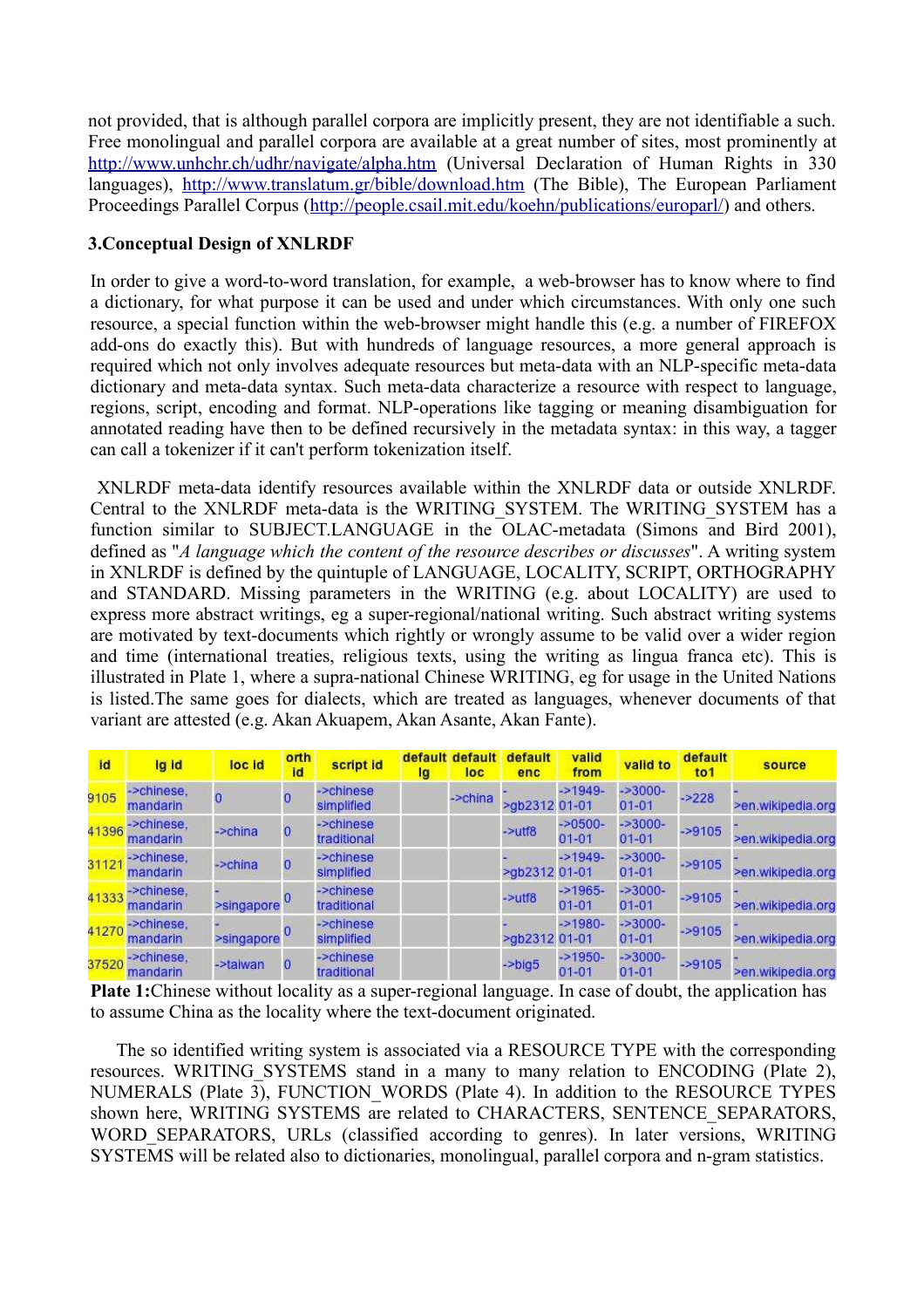| <b>id</b> | wrid encid | source                                                                  |
|-----------|------------|-------------------------------------------------------------------------|
|           |            | 227 ->37520 ->utf8 ->www.basistech.com                                  |
|           |            | 1759 ->37520 ->utf16 ->www.unicode.org/onlinedat/languages-scripts.html |
|           |            | 1760 ->37520 ->utf32 ->www.unicode.org/onlinedat/languages-scripts.html |
|           |            | 228 ->37520 ->big5 ->www.basistech.com                                  |
|           |            | 1761->37520->utf-7->www.unicode.org/onlinedat/languages-scripts.html    |

**Plate 2:** A writing system (Mandarin Chinese in Taiwan) related to ENCODING.

| <b>id</b> |                     | wr id number arabic numeral | source                               |
|-----------|---------------------|-----------------------------|--------------------------------------|
|           | $377 - 27286 - 20$  | $-29$                       | ->www.alanwood.net/unicode/thai.html |
|           | 375->27286->๘       | $-28$                       | ->www.alanwood.net/unicode/thai.html |
|           | $373 - 27286 - 201$ | $-27$                       | ->www.alanwood.net/unicode/thai.html |
|           | $371 - 27286 - 25$  | $-26$                       | ->www.alanwood.net/unicode/thai.html |
|           | $369 - 27286 - 26$  | $-25$                       | ->www.alanwood.net/unicode/thai.html |
|           | $367 - 27286 - 86$  | $-24$                       | ->www.alanwood.net/unicode/thai.html |
|           | $365 - 27286 - 90$  | $-23$                       | ->www.alanwood.net/unicode/thai.html |
|           | 363->27286->0       | $\rightarrow$ 2             | ->www.alanwood.net/unicode/thai.html |
|           | $362 - 27286 - 89$  | $-21$                       | ->www.alanwood.net/unicode/thai.html |
|           | $331 - 27286 - 6$   | 0                           | ->www.alanwood.net/unicode/thai.html |

# **Plate 3:** A writing system (Thai) related to NUMERALS.

| id wrid                                  | word                    | function<br>word determiner article quantifer marker question imperative request topic |          |                |                 | marker         | marker         | marker marker   |                | contrastive<br>topic |                |                |                                    | focus case negation preposition |
|------------------------------------------|-------------------------|----------------------------------------------------------------------------------------|----------|----------------|-----------------|----------------|----------------|-----------------|----------------|----------------------|----------------|----------------|------------------------------------|---------------------------------|
|                                          |                         |                                                                                        |          |                |                 |                |                |                 |                | marker               |                |                | Lome                               |                                 |
| 246 -<br>27286 <sup>-&gt;ดิฉัน</sup>     |                         | $\overline{0}$                                                                         | $\Omega$ | $\overline{0}$ | $\overline{0}$  | $\overline{0}$ | $\overline{0}$ | $\overline{0}$  | $\overline{0}$ | $\Omega$             | $\overline{0}$ | $\overline{0}$ | <b>NNLRDF</b>                      |                                 |
| $\frac{273}{277286}$ - 2714              |                         |                                                                                        | 0        | $\overline{0}$ | $\overline{0}$  | $\overline{0}$ | 0              | $\overline{0}$  | $\overline{0}$ | $\overline{0}$       | 0              | $\overline{0}$ | $\blacksquare$<br><b>Downloads</b> |                                 |
|                                          | 278 -<br>277286 >พวกเขา |                                                                                        |          | $\overline{0}$ | $\overline{0}$  | $\overline{0}$ | $\overline{0}$ | $\overline{0}$  | 0              | $\overline{0}$       | 0              | $\overline{0}$ |                                    | $\overline{u}$                  |
| 237 - 27286 - 201                        |                         |                                                                                        |          | $\overline{0}$ | $\overline{0}$  | $\overline{0}$ | 0              | $\overline{0}$  | $\overline{0}$ | $\overline{0}$       | 0              | $\overline{0}$ | <b>Warning</b><br>U                | U                               |
| $\frac{272}{27286}$ - 214                |                         | $\mathbf{0}$                                                                           | n        | $\overline{0}$ | $\overline{0}$  | $\overline{0}$ | $\overline{0}$ | $\overline{0}$  | $\mathbf{0}$   | $\Omega$             | $\overline{0}$ | $\overline{0}$ | $\overline{0}$                     | $\overline{0}$                  |
| 277 - 27286 - 24Th                       |                         |                                                                                        |          | $\overline{0}$ | $\overline{0}$  | $\overline{0}$ | O              | $\overline{0}$  | $\Omega$       | $\Omega$             | 0              | $\overline{0}$ | $\overline{0}$                     | O                               |
| $219$ > 27286 ->n11                      |                         | $\mathbf{O}$                                                                           | 0        | 0              | $\overline{0}$  | $\overline{0}$ | 0              | $\overline{0}$  | $\sigma$       | $\overline{0}$       | 0              | $\overline{0}$ | $\overline{0}$                     | $\mathbf{O}$                    |
| 279 > 27286 <sup>-&gt;พี</sup>           |                         |                                                                                        | Ω        | $\overline{0}$ | 0               | $\overline{0}$ | $\overline{0}$ | $\overline{0}$  | $\overline{O}$ | $\Omega$             | 0              | 0              | $\overline{0}$                     | $\overline{O}$                  |
| 233 -<br>27286 <sup>-&gt;กำลัง</sup>     |                         | $\mathbf{O}$                                                                           |          | 0              | 0               | $\overline{0}$ | $\overline{0}$ | $\overline{0}$  | $\overline{0}$ | $\overline{0}$       | $\overline{0}$ | $\overline{0}$ | $\mathbf 0$                        | $\overline{0}$                  |
| $\frac{282}{277286}$ <sup>-&gt;us</sup>  |                         | $\Omega$                                                                               |          | $\overline{0}$ | $\overline{0}$  | $\overline{0}$ | $\Omega$       | $\rightarrow$ 1 | $\overline{0}$ | $\Omega$             | $\overline{0}$ | $\overline{0}$ | $\overline{0}$                     | $\Omega$                        |
| $\frac{241}{277286}$ <sup>-&gt;08</sup>  |                         |                                                                                        | 0        | $\mathbf 0$    | $\overline{0}$  | $\overline{0}$ | $\overline{0}$ | $\overline{0}$  | $\mathbf{0}$   | $\overline{0}$       | 0              | $\overline{0}$ | $\overline{0}$                     | $\overline{0}$                  |
| $\frac{286}{277286}$ <sup>-&gt;as</sup>  |                         | 0                                                                                      | 0        | $\overline{0}$ | $-21$           | $\overline{0}$ | O              | $\overline{0}$  | $\overline{0}$ | $\Omega$             | $\overline{0}$ | $\overline{0}$ | $\overline{0}$                     | $\Omega$                        |
| $\frac{284}{277286}$ <sup>-&gt;a</sup>   |                         |                                                                                        |          | $\overline{0}$ | $\rightarrow$ 1 | $\overline{0}$ | $\Omega$       | $\overline{0}$  | 0              | $\overline{0}$       | 0              | $\overline{0}$ | $\overline{0}$                     | 0                               |
| $\frac{280}{277286}$ <sup>-&gt;ŭas</sup> |                         | 0                                                                                      | Ω        | $\overline{0}$ | $\overline{0}$  | $\overline{0}$ | $\overline{0}$ | $\overline{0}$  | $\overline{0}$ | $\Omega$             | $\overline{0}$ | $\overline{0}$ | $\overline{0}$                     | $\overline{0}$                  |
| $294$ $>27286$ $-301$                    |                         | 0                                                                                      | 0        | $\overline{0}$ | $\rightarrow$ 1 | $\overline{0}$ | 0              | $\overline{0}$  | $\mathbf{0}$   | $\circ$              | 0              | 0              | $\mathbf{0}$                       | $\overline{0}$                  |

**Plate 4:** A writing system (Thai) related to FUNCTION\_WORDS.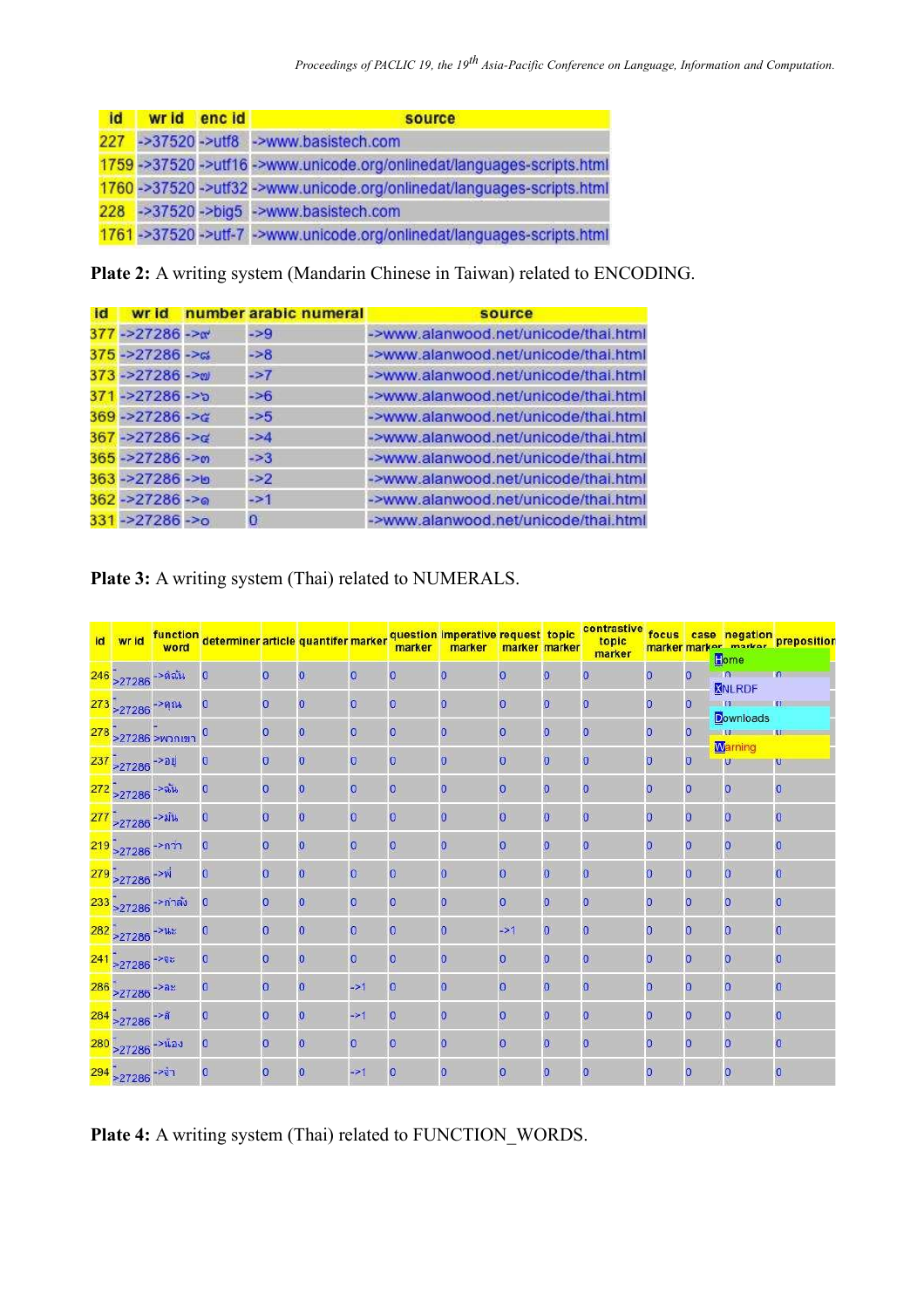XNLRDF thus sets out to answer a computer application's questions like those listed below, where additional information might be added to the WRITING SYSTEM any time needed:

- *Where is language X spoken?*
- *Which languages are spoken in Y?*
- *Which script is used for language X in Y?*
- *What is the (default) encoding for language X in Y?*
- *How can words and sentences in X be identified?*
- *What are function words of X?*
- *How is stemming done for X?*
- *What are standard abbreviations in X?*
- *How can non-Arabic numbers be mapped onto Arabic numbers?*
- *Where are dictionaries/corpora related to X, what is their format and encoding?*
- *Where are parallel texts to language X in language Z?*
- *Which URLs can be accessed by a Web-crawler to gather monolingual corpora for a writing system, how are these Web-pages encoded and to what genre/register do they relate?*

#### **4.Method and Implementation**

The data-model is implemented in a relational database, which provides all means to control the coherence of the data, create backups and have people from different parts of the world working on the same set of data. For applications working with relational databases, these data can be downloaded under the GNU Public License as database dump (PostgreSQL). An additional goal is to make XNLRDF available in XML-RDF. RDF, a framework for the description of resource has been designed by the W3C to describe resources with their necessary meta-data for applications rather than people (Manola & Miller 2004). Whereas in the relational database the defaulting mechanism is programmed as a procedure, in XML-RDF defaults are compiled out. In this way, the information in XNLRDF can be accessed through simple a look-up with a search string such as 'Thai', 'Thailand', 'Thai;Thailand' etc. For the purpose of this lookup, XNLRDF adheres to the following standards, of which the first 3 reveal to be problematic.

- ISO-639-1 for the 2-letter encoding of languages
- ISO-639-2 for the 3-letter encoding of languages
- SIL-codes (ethnologue) Version 14 for the encoding of languages
- Unicode-naming of scripts
- ISO-3166-1 alpha-2 and alpha-3 for the encoding of localities (countries, regions, islands, ...)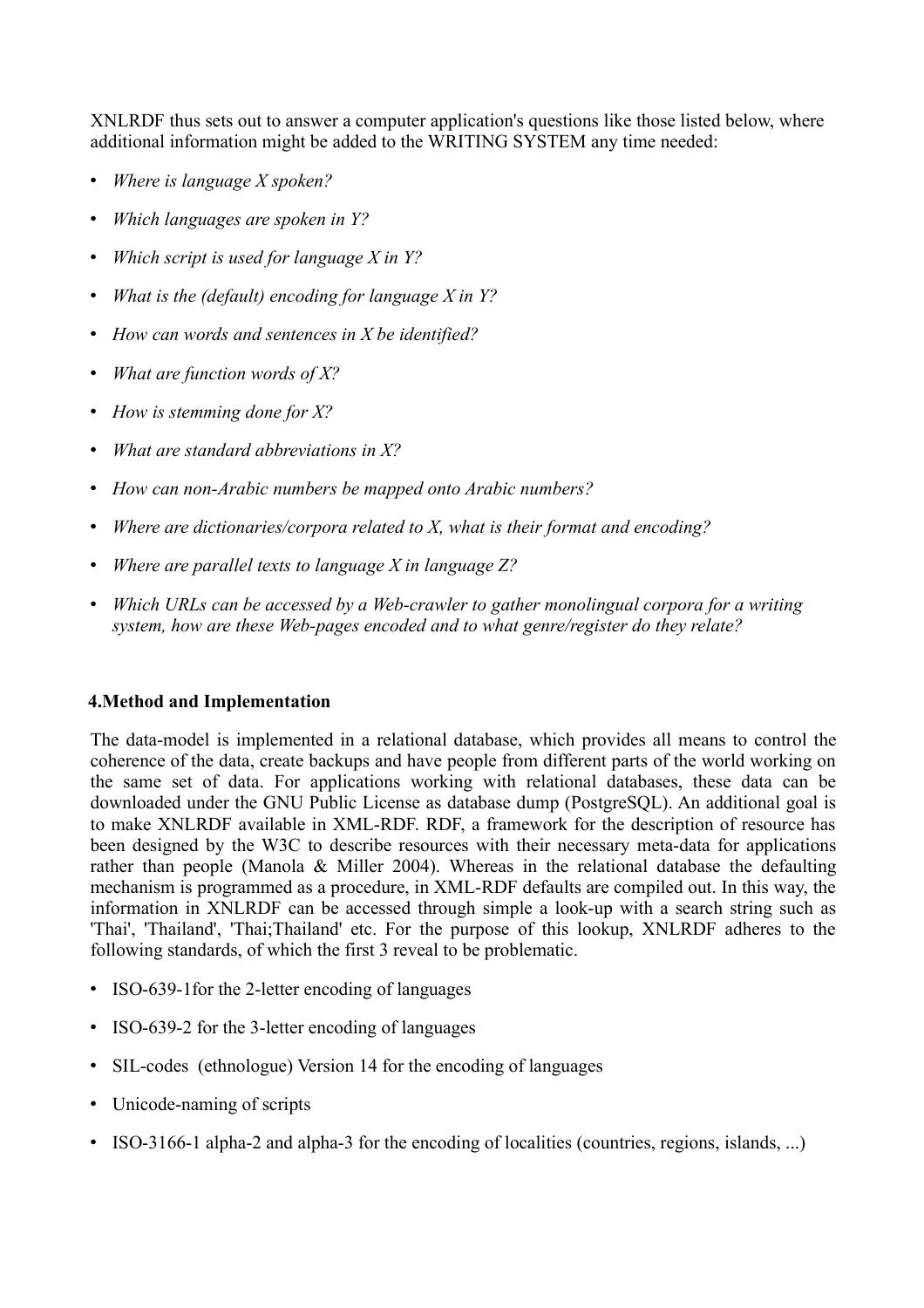ISO-639-1 covers very few languages only, ISO-639-2 assigs more than one code to one language while both ISO norms assign the same code to sets of languages. SIL-codes may change from version to versions (about every 4 years), they do not cover historic languages, artificial languages and languages, they consider a language group or which exists only as written standard.

The situation for the encoding of language will improve with ISO/DIS 639-3 (presumably adopted in 2006) as it will combine the respective advantages of the SIL-codes and the ISO-codes. Until then, applications will continue to use the RFC 3066 standard for HTTP headers, HTML metadata and in the XML *lang* attribute. 2- and 3-letter codes are interpreted as ISO-639-1 or ISO-639-2 respectively. ISO-639-1 can be mapped on ISO-639-3 and ISO-639-2 is identical to ISO-639-3, so that in the future only ISO-639-1 (transitional) and ISO-639-3 will be needed (for more information on this very recent development consult http://en.wikipedia.org/wiki/ISO\_639-3, http://www.ietf.org/rfc/rfc3066.txt and http://www.ethnologue.com/codes/default.asp). SIL-codes then will become superfluous and languages which are not written, can be removed from XNLRDF.

#### **5.Envisaged Usage and Impact**

The proof of the concept of XNLRDF will consist in compiling XNLRDF into an Mozillacompatible RDF and integrated into an experimental Mozilla module. Not only is Mozilla a base for a great number of very popular applications (e.g. Firefox, Thunderbird, Bugzilla, Netscape, Mozilla Browser, Mozilla e-mail), it also disposes of an RDF-Machine which can be accessed via JavaScript and XPConnect (Boswell et al. 2002). A minor test-application of XNLRDF in Mozilla might thus have a tremendous impact.

CALL systems are another research area which will certainly profit from XNLRDF. Currently many CALL modules are freely available and, to some extent, language independent (e.g. hot potatoes at http://web.uvic.ca/hrd/halfbaked/), but in practice, they are often suited for Western languages only, eg they require a blank to separate words. In addition, they could profit from linguistic knowledge about function words, inflection, synonyms, to make them useful for a wider range of languages and generate better exercises and provide better feedback. A first implementation of NLRDF has been integrated into Gymn@zilla, a CALL systems which currently handles about 20 languages, with new languages added on a regular basis (Streiter et al 2005).

Web-crawlers and IR systems are other candidates which will certainly profit from XNLRDF. While most IR may be tuned to one or a few languages, they generally lack the capacity to process a wide range of languages. The large amount of NLP-systems integrated in Google shows the importance of linguistic knowledge in IR.

To sum up, we not only hope to bring many more languages to text-document processing applications, but to do this in a standard format which can be easily processed by XML or XML-RDF enabled applications.